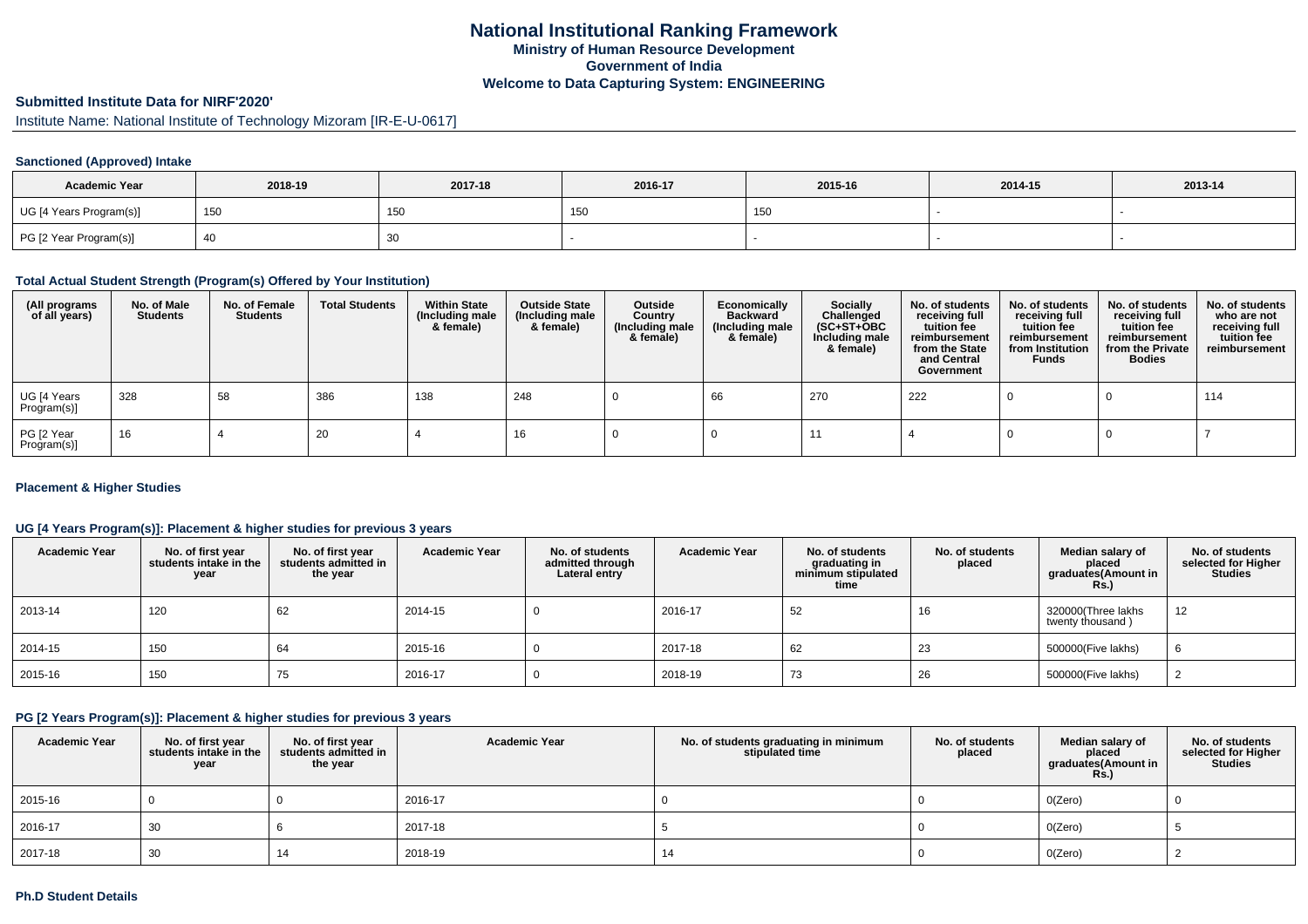| Ph.D (Student pursuing doctoral program till 2017-18; Students admitted in the academic year 2018-19 should not be entered here.) |         |                       |         |  |  |
|-----------------------------------------------------------------------------------------------------------------------------------|---------|-----------------------|---------|--|--|
|                                                                                                                                   |         | <b>Total Students</b> |         |  |  |
| Full Time                                                                                                                         |         | 33                    |         |  |  |
| Part Time                                                                                                                         |         | 17                    |         |  |  |
| No. of Ph.D students graduated (including Integrated Ph.D)                                                                        |         |                       |         |  |  |
|                                                                                                                                   | 2018-19 | 2017-18               | 2016-17 |  |  |
| Full Time                                                                                                                         |         |                       |         |  |  |
| Part Time                                                                                                                         |         |                       |         |  |  |

### **Financial Resources: Utilised Amount for the Capital expenditure for previous 3 years**

| <b>Academic Year</b>                                                                                                                                                                      | 2018-19                                                                                | 2017-18                                                                 | 2016-17                                                                                  |  |  |  |
|-------------------------------------------------------------------------------------------------------------------------------------------------------------------------------------------|----------------------------------------------------------------------------------------|-------------------------------------------------------------------------|------------------------------------------------------------------------------------------|--|--|--|
|                                                                                                                                                                                           | <b>Utilised Amount</b>                                                                 | <b>Utilised Amount</b>                                                  | <b>Utilised Amount</b>                                                                   |  |  |  |
| Annual Capital Expenditure on Academic Activities and Resources (excluding expenditure on buildings)                                                                                      |                                                                                        |                                                                         |                                                                                          |  |  |  |
| Library (Books, Journals and e-Resources only)                                                                                                                                            | 692332 (Six lakhs ninety two thousand three hundred thirty<br>two)                     | 0 (Zero)                                                                | 156287 (One lakh fifty six thousand two hundred eighty seven)                            |  |  |  |
| New Equipment and software for Laboratories                                                                                                                                               | 44655943 (Four crores forty six lakhs fifty five thousand nine<br>hundred forty three) | 7593031 (Seventy five lakhs ninety three thousand thirty one)           | 55471364 (Five crores fifty four lakhs seventy one thousand<br>three hundred sixty four) |  |  |  |
| <b>Engineering Workshops</b>                                                                                                                                                              | 184534 (One lakh eighty four thousand five hundred thirty four)                        | 378382 (Three lakhs seventy eight thousand three hundred<br>eighty two) | 99721 (Ninety nine thousand seven hundred twenty one)                                    |  |  |  |
| Other expenditure on creation of Capital Assets (For setting up<br>classrooms, seminar hall, conference hall, library, Lab, Engg<br>workshops excluding expenditure on Land and Building) | 4071650 (Forty lakhs seventy one thousand six hundred fifty)                           | 6381054 (Sixty three lakhs eighty one thousand fifty four)              | 13316797 (One crore thirty three lakhs sixteen thousand seven<br>hundred ninety seven)   |  |  |  |

## **Financial Resources: Utilised Amount for the Operational expenditure for previous 3 years**

| <b>Academic Year</b>                                                                                                                                                                            | 2018-19                                                                                    | 2017-18                                                                                  | 2016-17                                                                                 |  |  |  |
|-------------------------------------------------------------------------------------------------------------------------------------------------------------------------------------------------|--------------------------------------------------------------------------------------------|------------------------------------------------------------------------------------------|-----------------------------------------------------------------------------------------|--|--|--|
|                                                                                                                                                                                                 | <b>Utilised Amount</b>                                                                     | <b>Utilised Amount</b>                                                                   | <b>Utilised Amount</b>                                                                  |  |  |  |
| <b>Annual Operational Expenditure</b>                                                                                                                                                           |                                                                                            |                                                                                          |                                                                                         |  |  |  |
| Salaries (Teaching and Non Teaching staff)                                                                                                                                                      | 59372736 (Five crores ninety three lakhs seventy two thousand<br>seven hundred thirty six) | 55842763 (Five crores fifty eight lakhs forty two thousand<br>seven hundred sixty three) | 42342699 (Four crores twenty three lakhs forty two thousand<br>six hundred ninety nine) |  |  |  |
| Maintenance of Academic Infrastructure or consumables and<br>other running expenditures (excluding maintenance of hostels<br>and allied services, rent of the building, depreciation cost, etc) | 11318349 (One crore thirteen lakhs eighteen thousand three<br>hundred forty nine)          | 15308479 (One crore fifty three lakhs eight thousand four<br>hundred seventy nine)       | 3643630 (Thirty six lakhs forty three thousand six hundred<br>thirty)                   |  |  |  |
| Seminars/Conferences/Workshops                                                                                                                                                                  | 0 (Zero)                                                                                   | 0 (Zero)                                                                                 | 0 (Zero)                                                                                |  |  |  |

**IPR**

| Calendar year            | 2018 | 2017 | 2016 |
|--------------------------|------|------|------|
| No. of Patents Published |      |      |      |
| No. of Patents Granted   |      |      |      |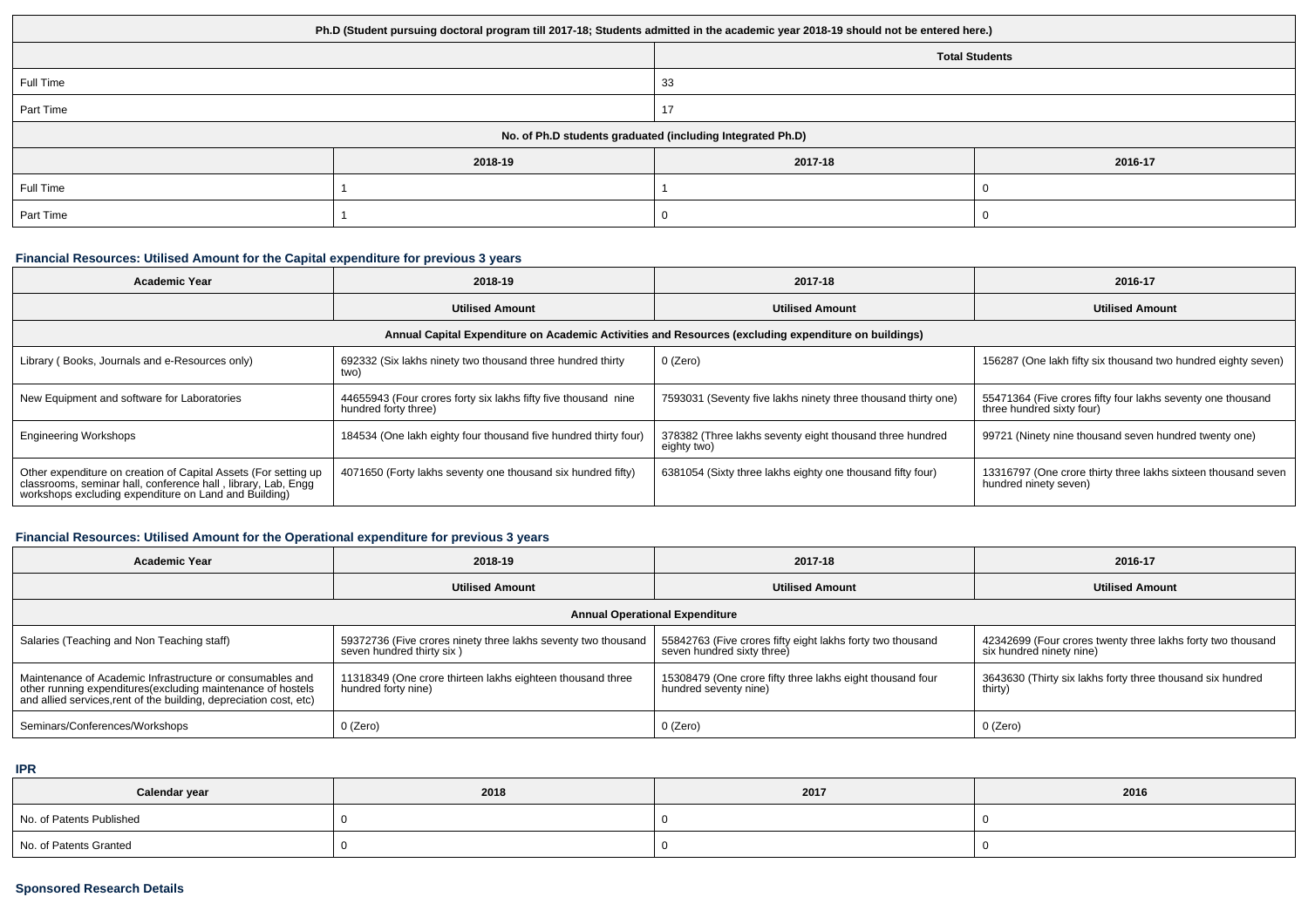| <b>Financial Year</b>                    | 2018-19                                             | 2017-18                                              | 2016-17                                                      |
|------------------------------------------|-----------------------------------------------------|------------------------------------------------------|--------------------------------------------------------------|
| Total no. of Sponsored Projects          |                                                     |                                                      |                                                              |
| Total no. of Funding Agencies            |                                                     |                                                      |                                                              |
| Total Amount Received (Amount in Rupees) | 8978026                                             | 2997500                                              | 6981147                                                      |
| Amount Received in Words                 | Eighty nine lakhs seventy eight thousand twenty six | Twenty nine lakhs ninety seven thousand five hundred | Sixty nine lakhs eighty one thousand one hundred forty seven |

## **Consultancy Project Details**

| <b>Financial Year</b>                    | 2018-19 | 2017-18 | 2016-17 |
|------------------------------------------|---------|---------|---------|
| Total no. of Consultancy Projects        |         |         |         |
| Total no. of Client Organizations        |         |         |         |
| Total Amount Received (Amount in Rupees) |         |         |         |
| Amount Received in Words                 | Zero    | Zero    | Zero    |

### **PCS Facilities: Facilities of physically challenged students**

| 1. Do your institution buildings have Lifts/Ramps?                                                                                                        | Yes, less than 40% of the buildings |
|-----------------------------------------------------------------------------------------------------------------------------------------------------------|-------------------------------------|
| 2. Do your institution have provision for walking aids, includingwheelchairs and transportation from one building to another for<br>handicapped students? | No                                  |
| 3. Do your institution buildings have specially designed toilets for handicapped students?                                                                | Yes, less than 40% of the buildings |

#### **Awards Details**

| 1. Abow many faculty member of your institution have received highly reputed national/international awards/recognition from central<br>government agencies in the previous academic year 2018-19 |  |
|--------------------------------------------------------------------------------------------------------------------------------------------------------------------------------------------------|--|
| 2. How many students of your institution have won international awards in the previous academic year 2018-19                                                                                     |  |

# **Accreditation**

### **NBA Accreditation**

| institute have a valid NBA Accreditation? | NO |
|-------------------------------------------|----|
| Does vour ir                              |    |

## **Village Adoption**

| <b>YES</b><br>Have vour i<br>institute adopted any village under Unnat Bharat Scheme? |  |
|---------------------------------------------------------------------------------------|--|
|---------------------------------------------------------------------------------------|--|

## **Faculty Details**

| Srno | Name          | Age | Designation                                         | Gender | Qualification | <b>Experience (In</b><br>Months) | <b>Is Associated</b><br><b>Last Year</b> | Currently<br>working with<br>institution? | <b>Joining Date</b> | <b>Leaving Date</b> | <b>Association type</b> |
|------|---------------|-----|-----------------------------------------------------|--------|---------------|----------------------------------|------------------------------------------|-------------------------------------------|---------------------|---------------------|-------------------------|
|      | Sinha Abhijit | 32  | Assistant<br>Professor                              | Male   | Ph.D          | 53                               | Yes                                      | Yes                                       | 28-12-2015          | $\sim$              | Regular                 |
|      | Gupta Rajat   | 60  | Dean / Principal /<br>Director / Vice<br>Chancellor | Male   | Ph.D          | 432                              | Yes                                      | Yes                                       | 03-07-2017          | $\sim$              | Regular                 |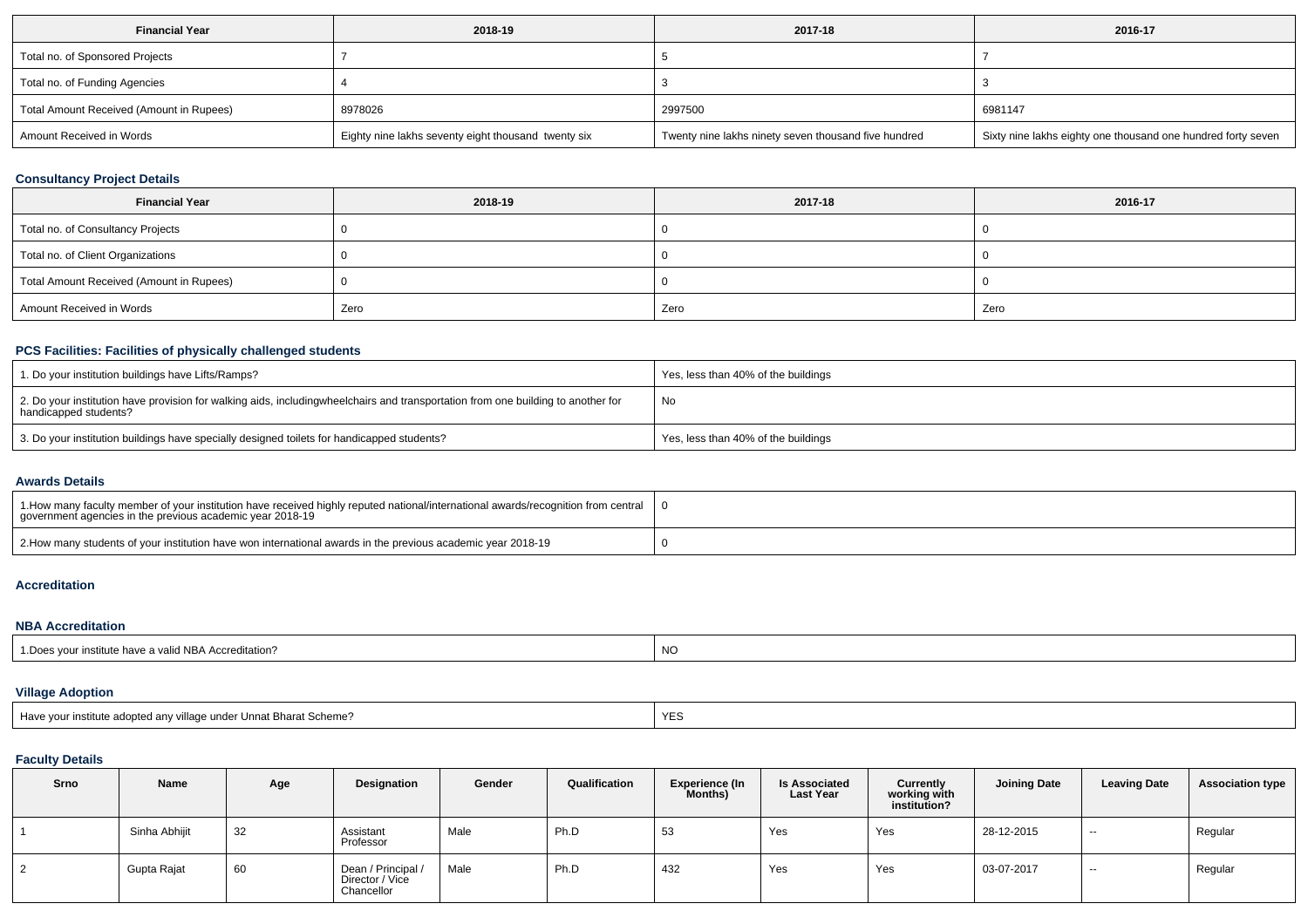| $\mathbf{3}$   | Chatterjee Saibal              | $50\,$ | Dean / Principal /<br>Director / Vice<br>Chancellor | Male   | Ph.D   | 276         | Yes | Yes | 24-08-2018 | $\overline{\phantom{a}}$ | Regular |
|----------------|--------------------------------|--------|-----------------------------------------------------|--------|--------|-------------|-----|-----|------------|--------------------------|---------|
| $\overline{a}$ | Bordoloi<br>Sushanta           | 27     | Other                                               | Male   | M.Tech | 63          | Yes | Yes | 28-07-2014 | $\overline{\phantom{a}}$ | Regular |
| $\sqrt{5}$     | Roy Bidesh                     | 35     | Assistant<br>Professor                              | Male   | Ph.D   | 96          | Yes | Yes | 18-07-2011 | $\overline{\phantom{a}}$ | Regular |
| 6              | Majumder Suman                 | 32     | Assistant<br>Professor                              | Male   | M.Tech | 66          | Yes | Yes | 09-01-2014 | $\overline{\phantom{a}}$ | Regular |
| $\overline{7}$ | Dash Sandeep<br>Kumar          | 34     | Assistant<br>Professor                              | Male   | M.Tech | 111         | Yes | Yes | 03-02-2014 | $\overline{\phantom{a}}$ | Regular |
| 8              | <b>Biswas Pabitra</b><br>Kumar | 39     | Assistant<br>Professor                              | Male   | Ph.D   | 144         | Yes | Yes | 09-02-2015 | $\overline{\phantom{a}}$ | Regular |
| 9              | Vipej Devi<br>Sanasam          | 27     | Other                                               | Female | M.Tech | 58          | Yes | Yes | 12-09-2014 | $\overline{\phantom{a}}$ | Regular |
| 10             | Dhar Rudra<br>Sankar           | 39     | Assistant<br>Professor                              | Male   | Ph.D   | 127         | Yes | Yes | 08-12-2015 | $\overline{\phantom{a}}$ | Regular |
| 11             | Shukla Alok                    | 45     | Dean / Principal /<br>Director / Vice<br>Chancellor | Male   | Ph.D   | 136         | Yes | Yes | 18-07-2011 | $\overline{\phantom{a}}$ | Regular |
| 12             | Das Ranjita                    | 34     | Assistant<br>Professor                              | Female | Ph.D   | 96          | Yes | Yes | 18-07-2011 | $\ddotsc$                | Regular |
| 13             | De Krishnarti                  | 30     | Assistant<br>Professor                              | Female | M.Tech | 66          | Yes | Yes | 22-01-2014 | $\sim$                   | Regular |
| 14             | Bhattacharya<br>Anagha         | 35     | Assistant<br>Professor                              | Male   | M.Tech | 132         | Yes | Yes | 09-04-2014 | $\sim$                   | Regular |
| 15             | Laitonjam Lenin                | 28     | Other                                               | Male   | M.Tech | 48          | Yes | Yes | 14-08-2014 | $\sim$                   | Regular |
| 16             | Lalhmingsanga H                | 32     | Assistant<br>Professor                              | Male   | Ph.D   | 55          | Yes | Yes | 17-11-2015 | $\overline{\phantom{a}}$ | Regular |
| 17             | Ontela Surender                | 33     | Assistant<br>Professor                              | Male   | Ph.D   | 79          | Yes | Yes | 30-12-2015 | $\sim$                   | Regular |
| 18             | Singh Konthoujam<br>Gyanendra  | 39     | Dean / Principal /<br>Director / Vice<br>Chancellor | Male   | Ph.D   | 113         | Yes | Yes | 12-10-2011 | $\sim$                   | Regular |
| 19             | Koley Chaitali                 | 34     | Assistant<br>Professor                              | Female | Ph.D   | 76          | Yes | Yes | 07-01-2014 | $\ddotsc$                | Regular |
| 20             | <b>Kumar Ramesh</b>            | 36     | Assistant<br>Professor                              | Male   | M.Tech | 84          | Yes | Yes | 03-02-2014 | $\overline{\phantom{a}}$ | Regular |
| 21             | Shuchi                         | 39     | Assistant<br>Professor                              | Female | Ph.D   | $\sqrt{48}$ | Yes | Yes | 30-01-2015 | $\overline{\phantom{a}}$ | Regular |
| 22             | Lalthazuala Ricky              | 28     | Other                                               | Male   | M.Tech | 60          | Yes | Yes | 28-07-2014 | $\overline{\phantom{a}}$ | Regular |
| 23             | Suman Saurav                   | 26     | Other                                               | Male   | M.Tech | 62          | Yes | Yes | 26-08-2014 | $\overline{\phantom{a}}$ | Regular |
| 24             | Koya P Ajmal                   | 34     | Dean / Principal /<br>Director / Vice<br>Chancellor | Male   | Ph.D   | $96\,$      | Yes | Yes | 18-07-2011 | $\overline{\phantom{a}}$ | Regular |
| 25             | Deb Bachu                      | 34     | Assistant<br>Professor                              | Male   | Ph.D   | 92          | Yes | Yes | 29-11-2011 | $\overline{\phantom{a}}$ | Regular |